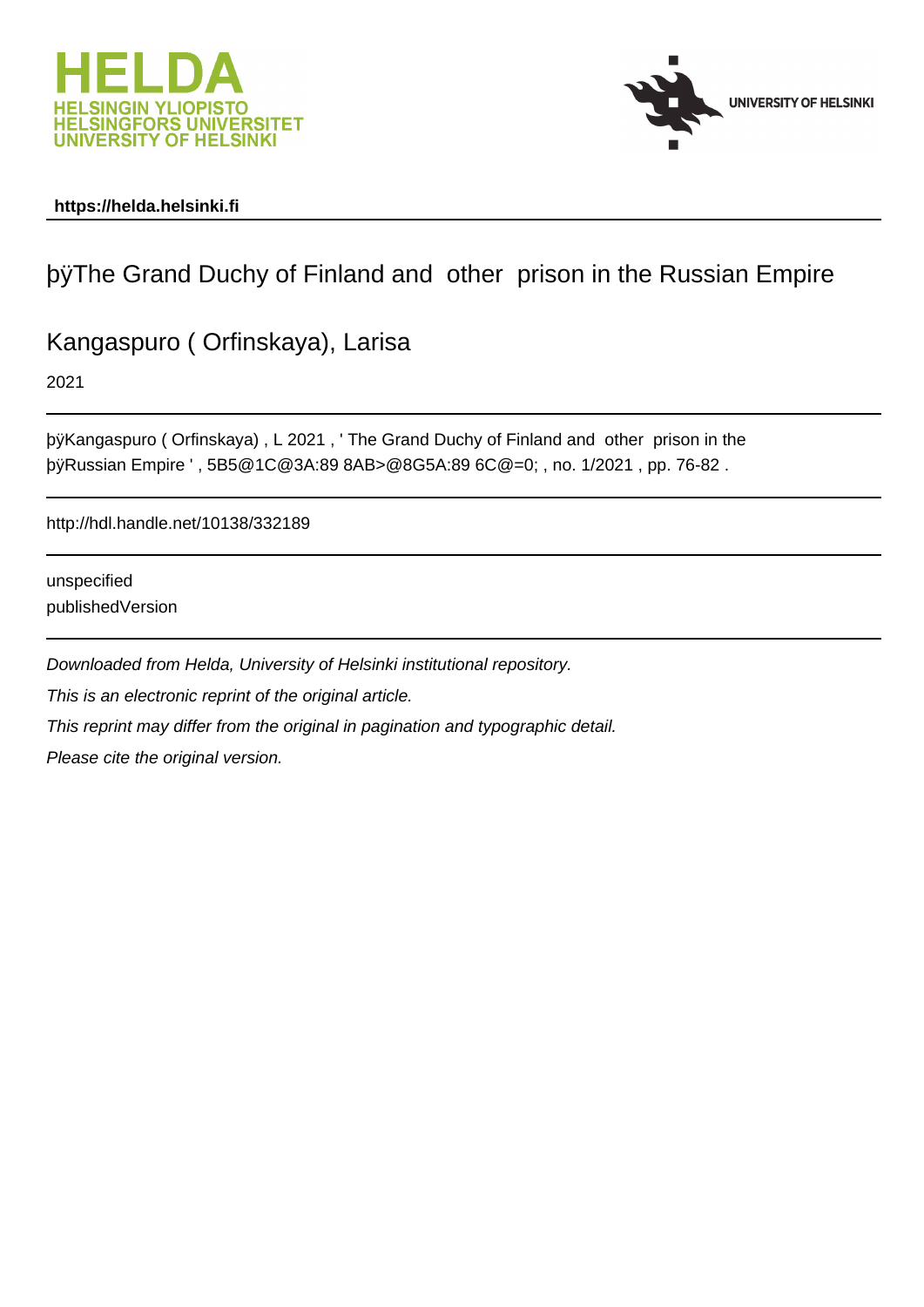## **Larisa Kangaspuro**

# The Grand Duchy of Finland and "other" prison in the Russian Empire

The Finnish penal system elicits interest the world over, and has served as a model for many countries. In particular, Finland is well known for its low incarceration rate, its wide-ranging use of rehabilitation programmes, and its system of open prisons. This paper discusses some background factors behind Finland's "success story".

The guiding premise of this study is that prisons reflect the societies, and societal changes, which surround them. According to Michel Foucault, prisons contain all the same mechanisms, which are already present in society. David Garland, a leading scholar in criminology and the sociology of law, strongly believes that by analysing crime control and available modes of punishment within a specific society, broader generalisations about social order and ways of governance within that society can be inferred<sup>1</sup>.

In the modern penal system, significant attention is paid to the rehabilitation of prisoners, with a view to their reintegration into society upon release. And this is far from being merely a 21st century concern. The Progressive (or Irish) prison system, introduced in Ireland in 1854, aimed to return offenders to the community, transforming them from outsiders into fully-functioning citizens.

In this paper, I will explore the historical basis for social engagement of prisoners in the Finnish penal system. I will discuss how the model was developed in the 19<sup>th</sup> century. What was the Finnish understanding of punishment and its aims? What place in the penal system was accorded to the rehabilitation of a criminal? Did Russian official and public debates influence the development of Finnish criminal justice? My paper will focus particularly on the question, how did the unique conditions of Finnish history affect the process of criminal rehabilitation?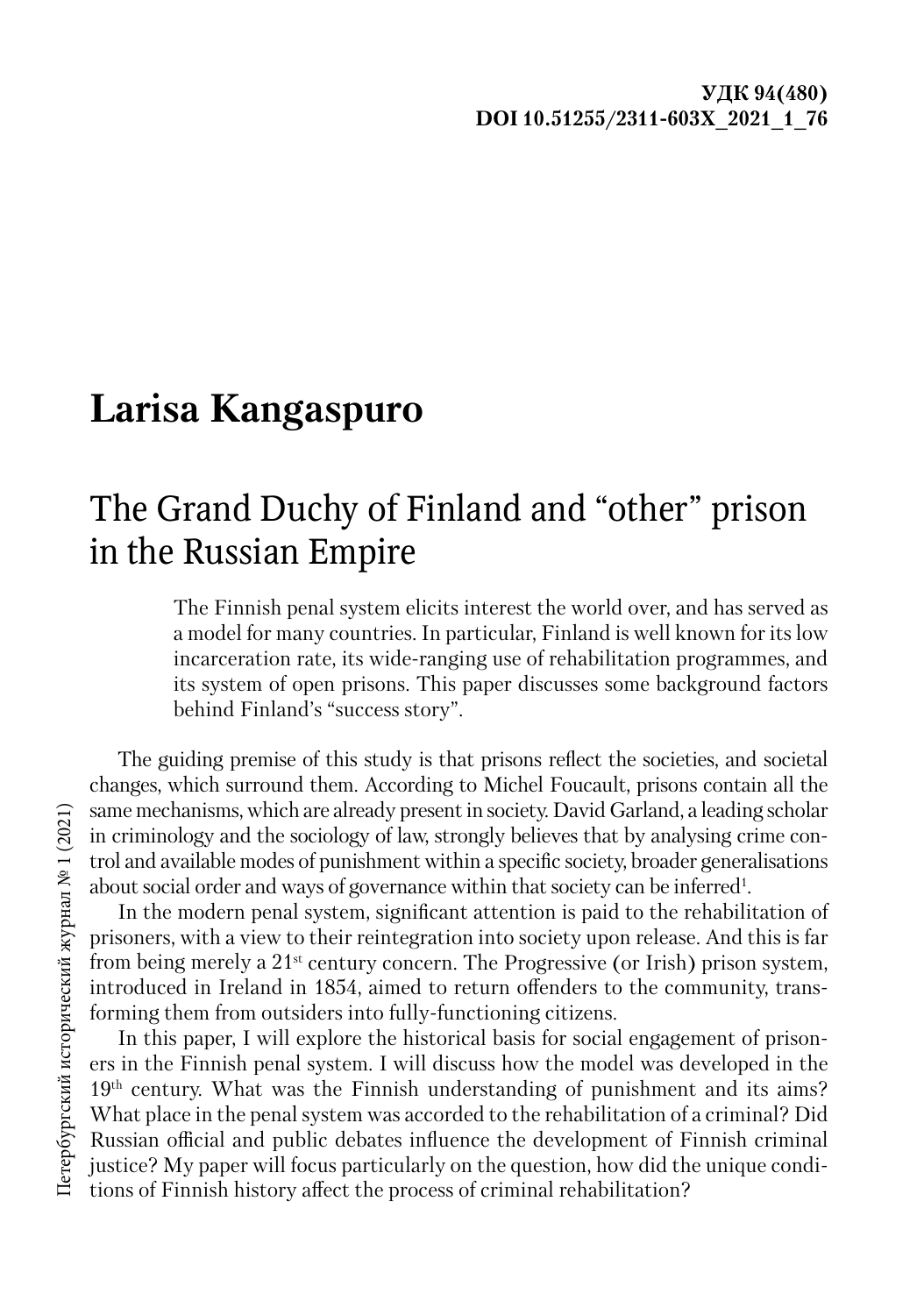### *Larisa Kangaspuro* 77

I will try to answer these questions by analysing archival materials from the period of Finnish autonomy, published legislative documents, journalism, as well as some researches on the issue. During that work, I found that there are in the National Archives of Finland abundant number of Russian language sources, which has not been used by other researchers.

The major study "Scandinavian Penal History, Culture and Prison Practice: Embraced by the Welfare State?"2 , edited by Peter Scharff Smith and Thomas Ugelvik, and published a few years ago, looks conceptually attractive. Unfortunately, the scope of the study is limited geographically to the Scandinavian peninsula and though the editors mention the Finnish situation as a point of interest — does not include Finland. Finland, after all, occupies a particular status among the Nordic countries, because for more than one hundred years it was under the control of a non-Nordic country.

However, according to John Pratt<sup>3</sup>, a prominent researcher on the history and sociology of punishment, the Finnish prison system is a key component of Scandinavian Penal Exceptionalism, characterised by its humane attitude towards prisoners and protection of their rights. However, this was not always the way in Finland. It will suffice here to turn to historical narrative.

We all know that in 1809, Finland became a part of Russia while still preserving its Swedish laws. The aftermath of the Russian-Swedish war and the Finns' indefinite position led to an increase in crime. As was the case throughout Europe at the time, Finnish prisons were overcrowded and in unsatisfactory condition. In response to general unease amongst the population, the Finnish clergy proposed to exile "thieves" to Siberia<sup>4</sup>. The hope was that criminals, finding themselves unable to return to Finland, would forget the past, and begin a new life in Siberia. However this Finnish initiative was made law only after the ascension to the Russian throne of Nicholas I. Beginning in 1826, male prisoners who had been condemned to death by Finnish law and subsequently pardoned had their sentences commuted to hard labour (penal servitude) in Siberia<sup>5</sup>. In time, the category of Finns sent to Siberia was expanded. From 1848, convicted vagrants as well as women were sentenced to Siberian exile<sup>6</sup>. And only in 1888 (the year Finnish prison reform was completed) the deportation of Finns to Siberia was replaced by indefinite forced labour in domestic prisons. From that time, Finland began to take care of its own criminals. Finnish researcher Alpo Juntunen<sup>7</sup> provides a detailed discussion of this issue in his dissertation.

In the first decades of the  $19<sup>th</sup>$  century, industrialisation had not yet fully taken hold in Finland. Although the Grand Duchy's manufacturing power was, by all qualitative measures, superior to Russian analogues, Finnish national self-awareness was not yet born. Most importantly, the Grand Duchy lacked a national school of criminal law, capable of developing new concepts of crime and punishment. This would be essential if Finland was to create a fundamentally new criminal justice system. The situation changed only as a result of the rapid growth of industrialisation in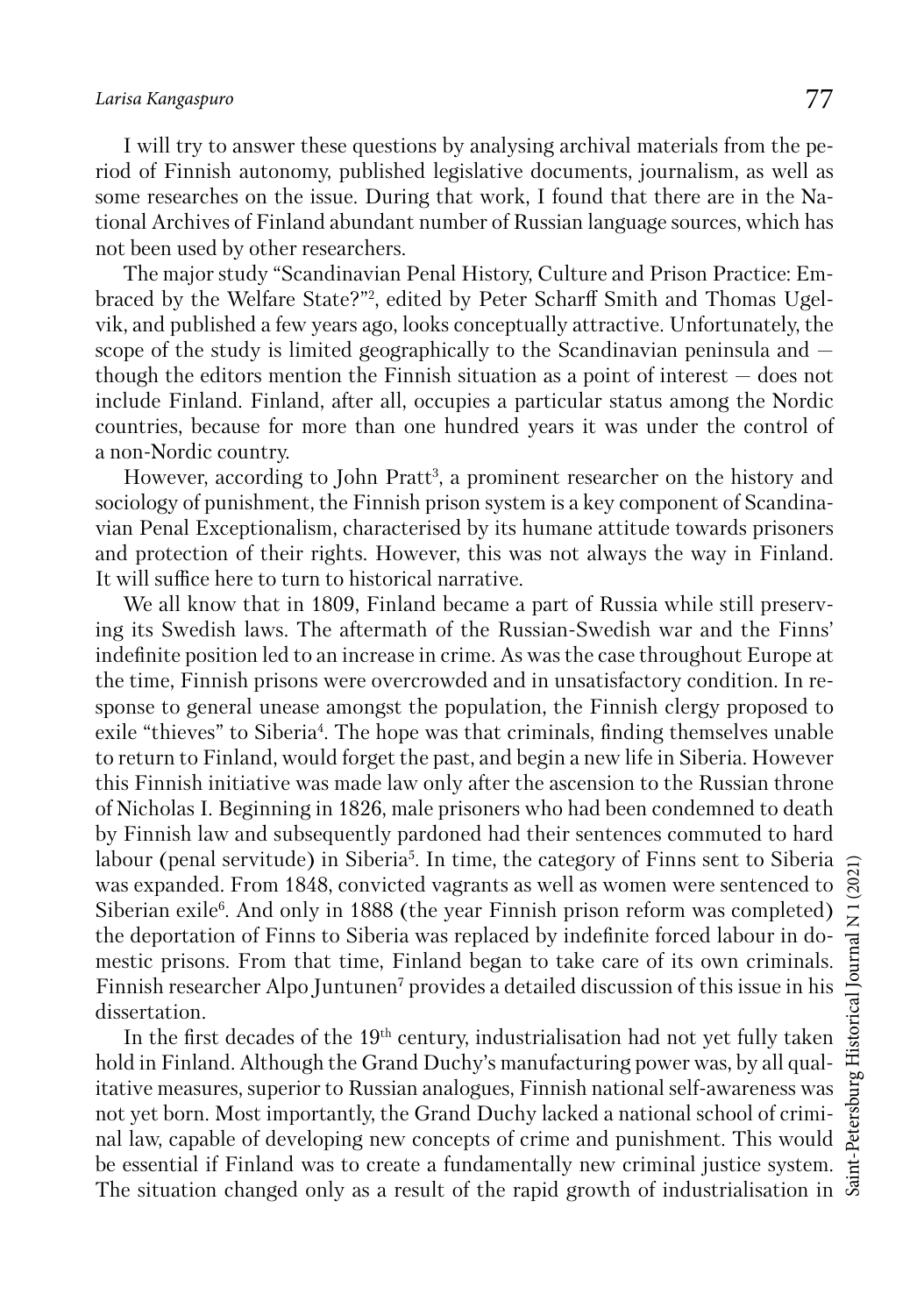the mid-19th century, along with the formation of a national market, the growth of self-awareness, culture (including legal culture), and the reinvigoration of the Diet of Finland.

Following the general European tendency, Finland too saw increased societal and government interest in prison reform from the mid-19th century onwards. Attentively studying foreign models, Finnish experts saw even then that the main goal of criminal justice must be the rehabilitation and social reintegration of the offender. The resolution passed by the Finnish Senate in  $1866^{\circ}$ , which took action in  $1870$ , signalled the transition from an outdated Swedish system to the new Finnish Criminal Code, which had already been drafted. Incarceration was already taken to mean not only physical restraint and enforced labour, but rehabilitation through education, discipline, and industry. To ensure maximally effective criminal rehabilitation, Finnish law transferred responsibility to the prisoners themselves. They would be living proof that all measures implemented in prisons were introduced for their benefit. Therefore, punishment was meted out in direct correlation with prisoners' industriousness and good behaviour. Accordingly, prisoners were divided into 4 classes. Upon reaching the highest class, prisoners had significant economic advantages, their correspondence and visiting rights were increased, as was the choice of activities in their free time. The Finns were already convinced that rehabilitation does not have to begin once an offender is released from prison. And so, as early as 1870, the progressive (for its time) Irish system of criminal rehabilitation was introduced in Finland.

In 1889, the first ever Finnish Criminal Code was put into effect — one of the most innovative among European nations of the time. Its implementation was complicated by conflict with Russian Imperial powers. From 1894, as a result of the new law, restraint was lessened in direct correlation with a prisoner's good behaviour, to the extent of limited release into the community. Moreover, conditional early release, if a prisoner observed certain requirements. In Russia, similar probational release was not introduced until 1909. In the opinion of Finnish society, progressive correctional practices should prepare prisoners for future social reintegration, as well as positively affecting their personal rehabilitation. This emphasis on reintegration found praise in progressive Russian legal literature of the time.

A prison system is formed dependent on a specific country's specific social, economic and political conditions. The Finnish government claimed that towards the end of the 19th century, the better Finnish prisons contained fewer inmates than places<sup>9</sup>. Unfortunately, such a situation turned out to be untenable, because the revolutionary events of 1905–1906 led to an increase in the number of inmates and an overcrowding of prisons.

In this way, the late  $19<sup>th</sup> -$  early  $20<sup>th</sup>$  centuries present us with the first successful period in the complex and unstable history of Finnish prison reform.

Amongst scholars, there has long been a one-sided attitude towards this period in Finnish history. Some continue to insist upon the unequivocally negative influ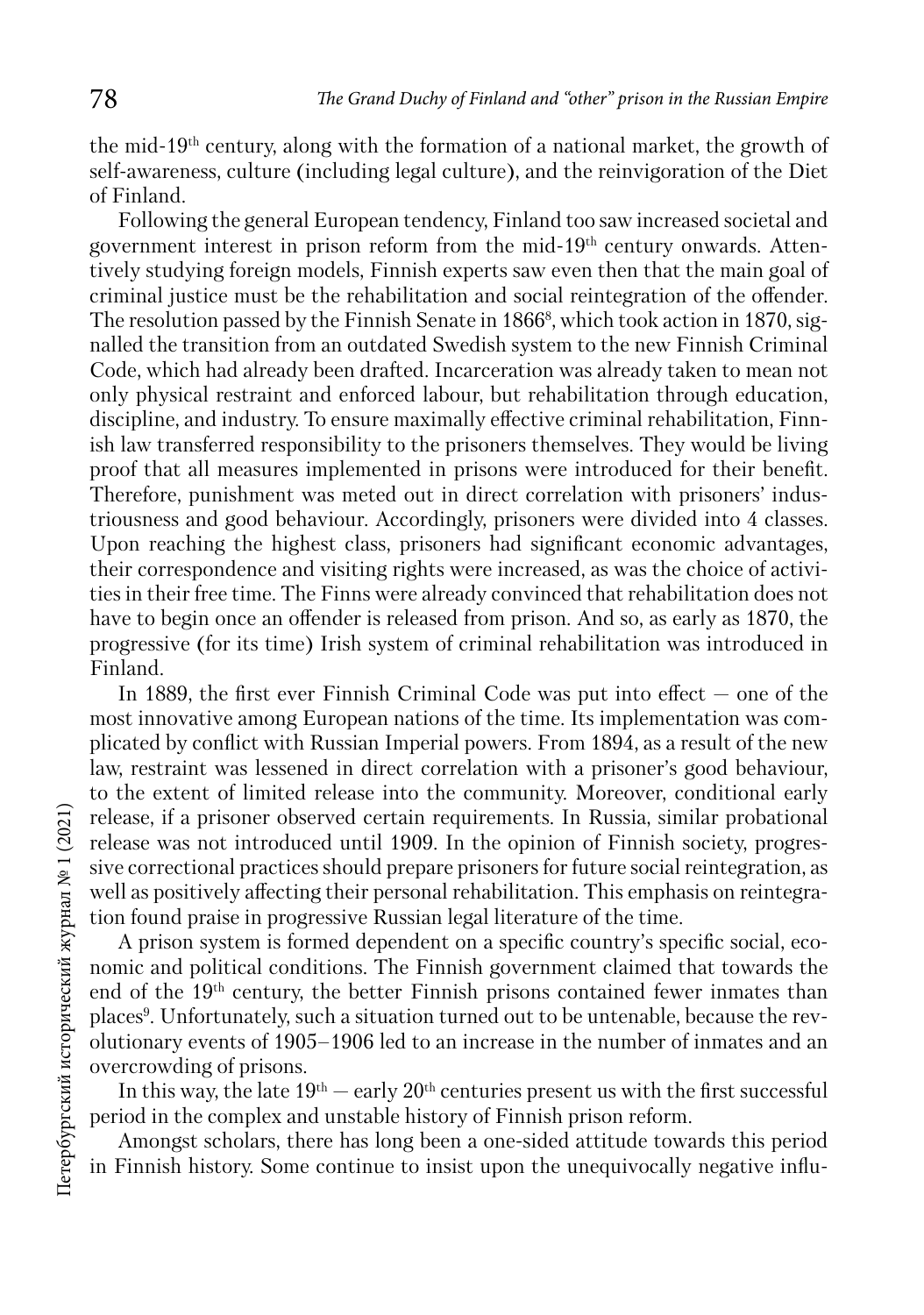ence of the Russian Empire on the history of the Grand Duchy of Finland. Finnish historians<sup>10</sup> and criminologists<sup>11</sup> have published several studies of the Finnish penitentiary system in the Russian Empire but their approach has been too often narrow in concentrating to the dark sides and leaving aside the positive development and reforms of the period. The proper and critical approach to the topic demand that the researcher has disciplinary understanding of history and criminology.

However, the view expressed by many Finnish and Russian researchers and supported by an American researcher, seems to me more objective: "Finland enjoyed substantial autonomy, especially when it came to domestic matters".

"Meanwhile in Finland, Russia had provided its Grand Duchy with substantial legal autonomy. For that reason, Finland maintained the Swedish penal code provisions for most of the 19th century. In 1889, Finland eventually replaced the Swedish penal code provisions of 1734 with its own Finnish Criminal Code. This code, which remained heavily influenced by Swedish legislation, is still in use today but has since been amended and reformed several times"12.

The assertions<sup>13</sup> seems all the more groundless, if one considers that as early as 1814 the first Finnish commission for drafting a new Criminal Code was formed. In the 75 years that followed, commissions of experts were dissolved and re-assembled in response to party politics and internal resistance<sup>14</sup>. In 1889, Russian Imperial power postponed the Code's implementation until 1894. According to Russian experts, the creation of the Code defined Finland as an independent state, and Russia with relation to it as a distinctly foreign authority. The resulting increase in Finnish independence led to inevitable conflict with Russian Imperial interests, as well as to gradual changes in government policy. However, Finland was in many ways the favourite model of Russian progressivist circles15. To many Russians, the reforms implemented by Finland were a western exception to the Empire's rule. Rather, they were an example to be followed.

Moreover, Finland's legal autonomy enabled it to create a centralised prison management system. In 1869, the role of prison inspector was temporarily introduced, followed by the prison management system in 1881.

Finland was a very special part of the Empire. Though Finland had been a part of Russia since 1809, its criminal and penal policies were Scandinavia-oriented. As national self-awareness grew, and suitable conditions for the development of state structures were created by the metropole, Finnish autonomy was able to successfully develop democratic principles, including the defense of human rights. The Finnish criminal justice system was created under the influence of European science and practice. Prison reform was conducted rationally and vigorously. The stable political situation and improvement of living standards under autonomy only corroborated this. In just three decades, beginning in the 1860s, Finland had gained a prison system which met international standards of the time<sup>16</sup>. By then, rehabilitation of prisoners had already become a key component of Nordic correctional practice. Effective penitentiary legislation and independent prison management in the Grand Duchy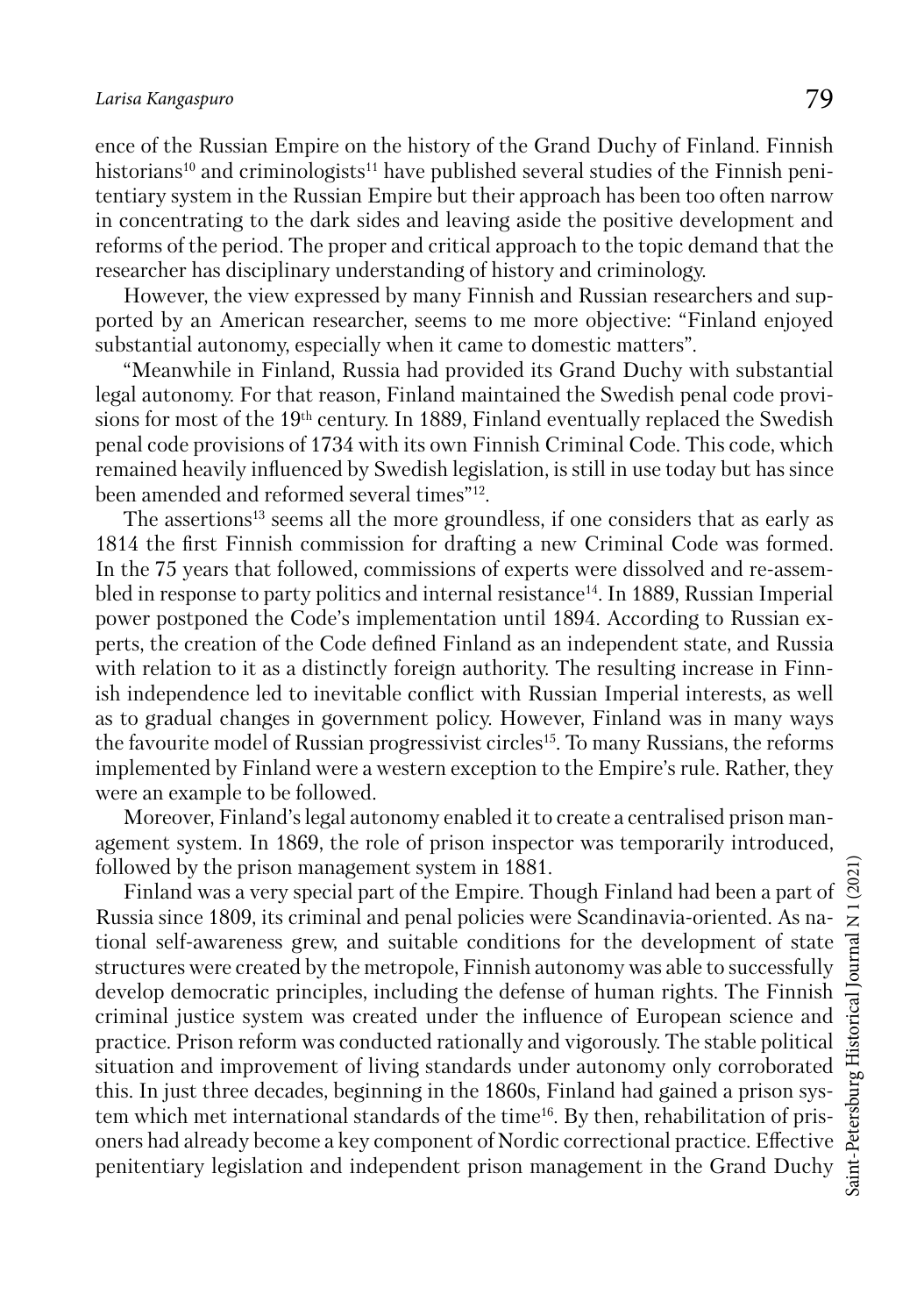only expedited transformations. Russian criminal legislation<sup>17</sup> had practically no effect on the developed legal system of Finland, regardless of the fact that Finland was an integrated part of the Russian Empire.

The historical process that led to today's Finnish penitentiary model was founded on pan-Scandinavian principles of equality and prosperity, including legislative initiative and close collaboration between politicians and experts. Here we see early examples of the respect towards intellectuals and expert knowledge, which began to re-shape the politics of criminal justice in this country as early as the mid-19th century18.

Today there is common public discussion about excellence of the Scandinavian penitentiary system. That is the system what was established also in Finland only about 150 years ago. The potential for prison reform, which Finland demonstrated in the second half of the 19<sup>th</sup> century, was so great that it remains relevant to this day.

- <sup>4</sup> Juntunen A. Ssylka finnov v Sibir<sup>i</sup> iz avtonomnogo Velikogo Knyazhestva Rossiiskoi imperii i ssyl'nye v Sibiri: Rezyume. Hel'sinki, 1984. P. 1.
- <sup>5</sup> National Archives of Finland. The collection of the Minister of State Secretary`s Office. Report on Internal Regulations in the Grand Duchy of Finland. 1826–1836. Fb. 36. N 1060. P. 6–7.
- <sup>6</sup> National Archives of Finland. The collections of the General-Governor `s Office. Notes to His Majesty the Emperor about Finland. 1850–1851 гг. Са 8. N 630–735. P. 118–119.
- <sup>7</sup> *Juntunen A.* Ssylka finnov v Sibir' iz avtonomnogo Velikogo Knyazhestva Rossiiskoi imperii i ssyl'nye v Sibiri. Rezyume. Hel'sinki, 1984; Uchastie finnov v stroitel'stve Sibirskoi zheleznoi dorogi. Petrozavodsk, 1992.
- Resolution on the execution of imprisonment. Collection of resolutions of the Grand Duchy of Finland. 1865–1866. Helsingfors, 1867. No. 27. P. 11.
- The report of the Prosecutor of the imperial Finnish Senate on judicial proceedings and the supervision of the application of laws in the province, reported to the Finnish Diet in 1907. Helsingfors, 1911.
- Virtanen V. Rangaistusjärjestelmän uudistus Suomessa 1800-luvun loppupuoliskolla. Vankeinhoito. Helsinki, 1938; *Laitinen J*. Vankeinhoidon voimavarojen kehitys 1860-luvulta nykypäivään. Suomen vankeinhoidon historia. Helsinki, 1981. An exception is the study by A. Juntunen (Suomalaisten karkottaminen Siperiaan autonomian aikana ja karkotetut Siperiassa. Turku, 1983), which is widely used Russian-language sources.
- *Vuorela M.* The Historical Criminal Statistics of Finland 1842–2015 a Systematic Comparison to Sweden // International Journal of Comparative and Applied Criminal Justice. 2017. URL: https://www.tandfonline.com/doi/full/10.1080/01924036.2017.1295395; Criminality

<sup>&</sup>lt;sup>1</sup> *Garland D.* Punishment and Modern Society. A Study in Social Theory. Chicago, IL: The University of Chicago Press, 1990; Frameworks of inquiry in the sociology of punishment // British Journal of Sociology. 1990. Vol. 41. N 1. P.  $1-\overline{15}$ ; Sociological perspectives on punish-<br>ment // Crime and Justice. 1991. N 14. P. 115–165.

<sup>&</sup>lt;sup>2</sup> Scandinavian Penal History, Culture and Prison Practice: Embraced by the Welfare State? / Ed. by P. Scharff Smith, T. Ugelvik. London, United Kingdom: Palgrave MacMillan, Palgrave

<sup>&</sup>lt;sup>3</sup> *Pratt J.* Scandinavian Exceptionalism in an Era of Penal Excess. Part I: The Nature and Roots of Scandinavian Exceptionalism // British Journal of Criminology. 2008. N 48 (2). P. 119–137.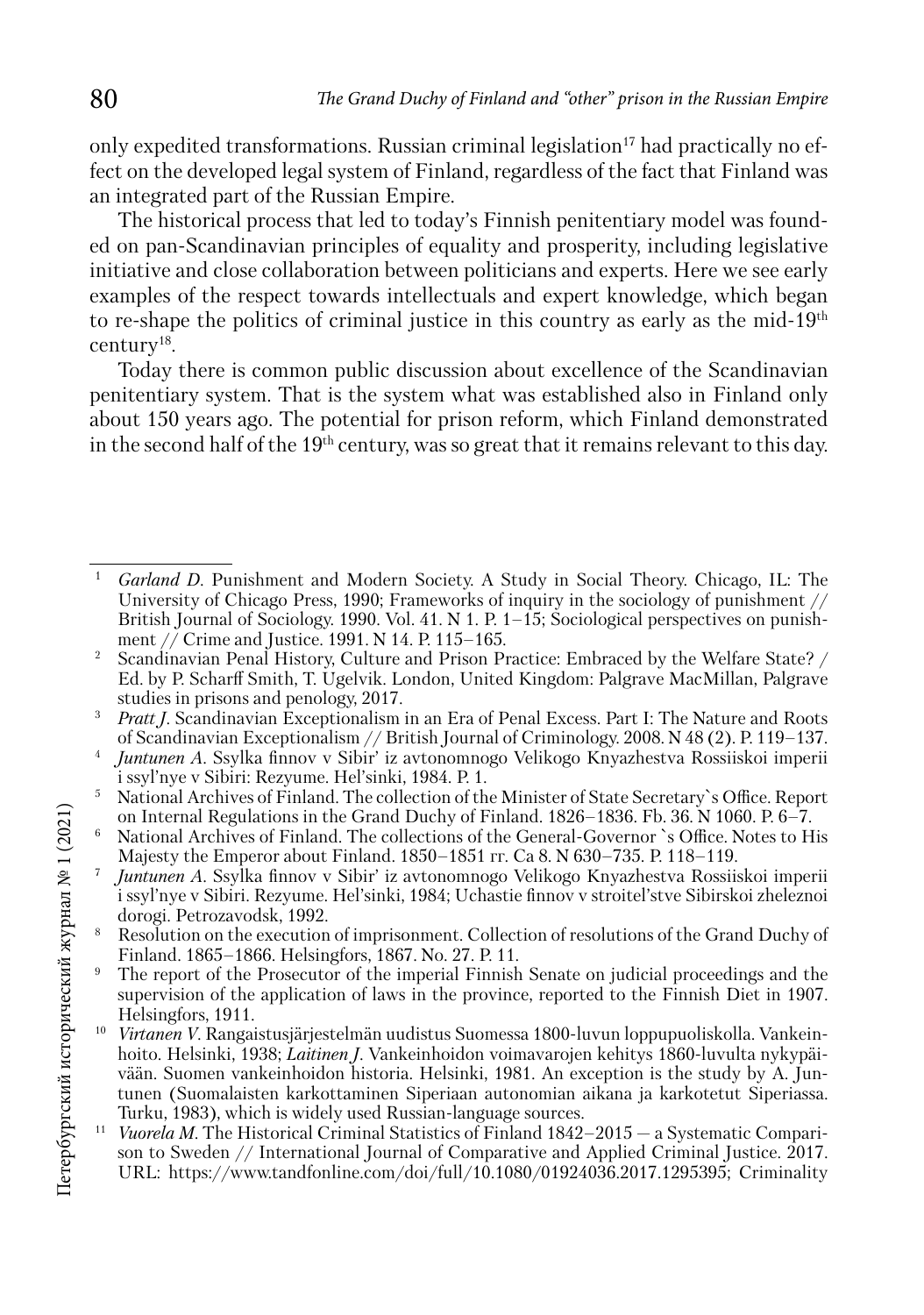and the Finnish Famine of 1866–1868 // COLLeGIUM: Studies across disciplines in the humanities and social sciences. N 22. P. 119–150.

- <sup>12</sup> *Schartmueller D*. Life Imprisonment in Scandinavia. The Ultimate Punishment in the Penal Environments of Denmark, Finland, and Sweden (Flagstaff, Unpublished PhD Thesis, Northern Arizona University). 2015.
- <sup>13</sup> E. g. "Due to the Russian oppression, Finland was unable to reform the criminal justice system as quickly as Sweden and it was not until 1894 that the Finnish criminal code came to force" (*Vuorela M*. The historical criminal statistics of Finland 1842–2015 — a systematic comparison to Sweden. Published online: 01 Mar 2017).
- <sup>14</sup> *Dusaev R. N*. Ugolovnoe ulozhenie Velikogo Knyazhestva Finlyandskogo. Istoriya sozdaniya,
- <sup>15</sup> Klinge M. Imperskaya Finlyandiya. SPb., 2005; *Vihavainen T.* Stoletiya sosedstva: Razmyshleniya o finsko-russkoi granice. SPb., 2012; *Yussila O*. Velikoe knyazhestvo Finlyandskoe 1809– 1917. Hel'sinki, 2009; Velikie mify finlyandskoi istorii. Hel'sinki, 2013.
- <sup>16</sup> *Grotenfelt A.* Prison condition in the Grand Duchy of Finland. Report submitted by the Finnish Prison Administration in April 1890. Helsingfors, 1890.<br><sup>17</sup> The Criminal Code of the Russian Empire was adopted in 1903.
- 
- <sup>18</sup> Lappi-Seppälä T. Trust, welfare, and political culture: explaining differences in national penal policies // Crime and justice: a review of research. Vol. 37 / Ed. M. Tonry. Chicago: The University of Chicago Press, 2008. P. 313–387.

#### **References**

Criminality and the Finnish Famine of 1866–1868 // COLLeGIUM: Studies across disciplines in the humanities and social sciences. N22. P. 119–150.

DUSAEV R.N. *Ugolovnoe ulozhenie Velikogo Knyazhestva Finlyandskogo. Istoriya sozdaniya, osnovnye instituty*. Leningrad, 1988.

GARLAND D. *Punishment and Modern Society. A Study in Social Theory*. Chicago, IL: The University of Chicago Press, 1990.

GARLAND D. *Frameworks of inquiry in the sociology of punishment* // British Journal of Sociology. 1990. Vol. 41. N1. P. 1–15.

GARLAND D. *Sociological perspectives on punishment* // Crime and Justice. Vol. 14. Chicago, IL: The University of Chicago Press, 1991. P. 115–165.

GROTENFELT A. *Tyuremnoye delo v Velikom Knyazhestve Finlyandskom. Otchyot, predstavlenny finlyandskim Tyuremnym Upravleniyem v aprele 1890*. Gelsingfors, 1890.

JUNTUNEN A. *Suomalaisten karkottaminen Siperiaan autonomian aikana ja karkotetut Siperiassa*. Turku, 1983.

JUNTUNEN A. *Ssylka finnov v Sibir' iz avtonomnogo Velikogo Knyazhestva Rossiiskoi imperii i ssyl'nye v Sibiri. Rezyume*. Hel'sinki, 1989.

JUNTUNEN A. *Uchastie finnov v stroitel'stve Sibirskoi zheleznoi dorogi*. Petrozavodsk, 1992.

KLINGE M. *Imperskaya Finlyandiya*. St. Petersburg, 2005.

LAITINEN J. *Vankeinhoidon voimavarojen kehitys 1860-luvulta nykypäivään.Suomen vankeinhoidon historia*. Helsinki, 1981.

LAPPI-SEPPÄLÄ T. *Trust, welfare, and political culture: explaining differences in national penal policies* // Crime and justice: a review of research. Vol. 37 (ed. by Michael Tonry). Chicago: The University of Chicago Press, 2008. P. 313–387.

ORFINSKAYA [KANGASPURO] L. V. *K istorii razrabotki i osushchestvleniya finlyandskoy tyuremnoy reformy v 19 veke //* Vestnik molodykh uchyonykh. Ser. 1. Istoricheskiye nauki. Vyp. 2. St. Petersburg, 2006. S. 53–64.

*Otchet prokurora finlyandskogo Senata v 1907 g.* Gelsingfors, 1911.

*Postanovleniye o ispolnenii nakazany lisheniyem svobody. Sbornik postanovleny Velikago Knyazhestva Finlyandskago. 1865–1866*. Gelsingfors, 1867.